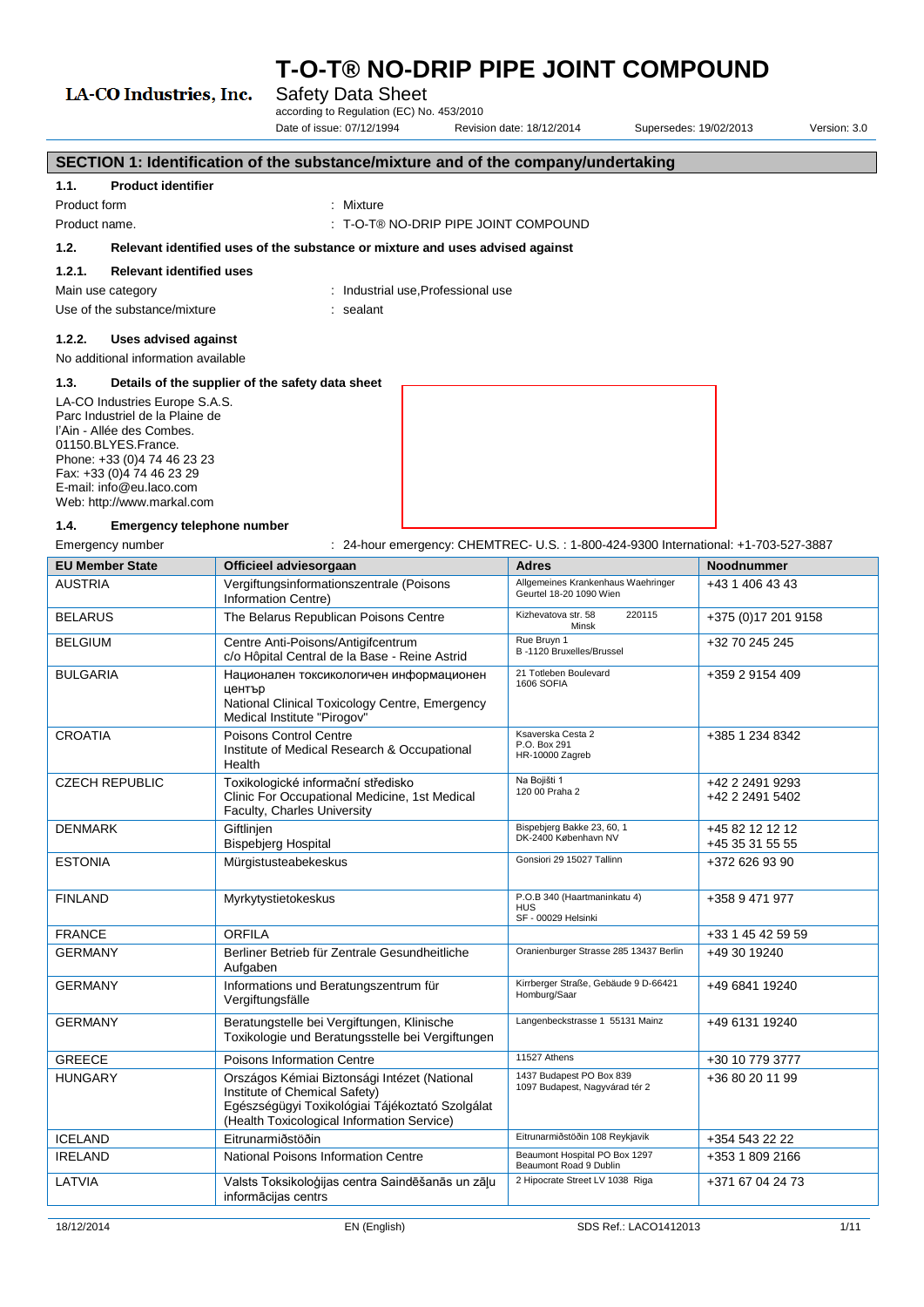## Safety Data Sheet

according to Regulation (EC) No. 453/2010

| <b>LITHUANIA</b>   | Apsinuodijimų kontrolės ir informacijos biuras                                                                                                                           | Siltnamiu 29 2043 Vilnius                                            | +370 5 236 20 52/+370 687<br>53 378                            |
|--------------------|--------------------------------------------------------------------------------------------------------------------------------------------------------------------------|----------------------------------------------------------------------|----------------------------------------------------------------|
| <b>MALTA</b>       | Medicines & Poisons Info Office                                                                                                                                          | Mater Dei Hospital, Msida MSD 2090<br>Malta                          | 25450000                                                       |
| <b>NETHERLANDS</b> | Nationaal Vergiftigingen Informatie Centrum<br>National Institute for Public Health and the<br>Environment, NB this service is only available to<br>health professionals | Huispostnummer B.00.118, PO Box<br>85500<br>3508 GA Utrecht          | +31 30 274 88 88                                               |
| PORTUGAL           | Centro de Informação Antivenenos<br>Instituto Nacional de Emergência Médica (INEM)                                                                                       | Rua Almirante Barroso, 36<br>1000-013 Lisboa                         | 808 250 143 (for use only in<br>Portugal),<br>+351 21 330 3284 |
| <b>ROMANIA</b>     | Biroul pentru Regulamentul Sanitar International<br>si Informare Toxicologica                                                                                            | Str. Dr. Leonte Anastasievici Nr.1-3,<br>Sector 5<br>50463 Bucuresti | +40 21 318 36 06                                               |
| <b>SLOVAKIA</b>    | Národné toxikologické informačné centrum<br>University Hospital Bratislava                                                                                               | Limbová 5<br>833 05 Bratislava                                       | +421 2 54 77 4 166                                             |
| <b>SPAIN</b>       | Servicio de Información Toxicológica<br>Instituto Nacional de Toxicología, Departamento<br>de Madrid                                                                     | Calle Luis Cabrera 9<br>E-28002 Madrid                               | +34 91 562 04 20                                               |
| <b>SWEDEN</b>      | Giftinformationscentralen<br>Swedish Poisons Information Centre, Karolinska<br>Hospital                                                                                  | Box 60 500<br>SE-171 76 Stockholm                                    | +46 8 33 12 31<br>(International) 112 (National)               |
| SWITZERLAND        | Centre Suisse d'Information Toxicologique                                                                                                                                | Freiestrasse 16 Postfach CH-8028 Zurich                              | +41 44 251 51 51<br>(International) 145 (National)             |

### **SECTION 2: Hazards identification**

### **2.1. Classification of the substance or mixture**

#### **Classification according to Regulation (EC) No. 1272/2008 [CLP]**

Not classified

**Classification according to Directive 67/548/EEC or 1999/45/EC** Not classified

#### **Adverse physicochemical, human health and environmental effects**

No additional information available

#### **2.2. Label elements**

#### **Labelling according to Regulation (EC) No. 1272/2008 [CLP]**

EUH phrases **EUH210** - Safety data sheet available on request

#### **2.3. Other hazards**

This substance/mixture does not meet the PBT criteria of REACH, annex XIII. This substance/mixture does not meet the vPvB criteria of REACH, annex XIII.

### **SECTION 3: Composition/information on ingredients**

#### **3.1. Substances**

Not applicable

### **3.2. Mixture**

Only component with health hazards above the applicable thresholds and/or Exposure Limit values are shown. Exact concentrations are withheld as trade secret.

| <b>Name</b>                                              | <b>Product identifier</b>                                              | $\frac{0}{0}$ | <b>Classification according</b><br>to Directive 67/548/EEC | <b>Classification according to</b><br><b>Requlation (EC) No. 1272/2008 [CLP]</b> |
|----------------------------------------------------------|------------------------------------------------------------------------|---------------|------------------------------------------------------------|----------------------------------------------------------------------------------|
| limestone                                                | (CAS No) 1317-65-3<br>(EC no) 215-279-6                                | $70 - 90$     | Not classified                                             | Not classified                                                                   |
| Distillates (petroleum)<br>hydrotreated heavy naphthenic | (CAS No) 64742-52-5<br>(EC no) 265-155-0<br>(EC index no) 649-465-00-7 | $1 - 10$      | Not classified<br>(DMSO < 3%)                              | Not classified<br>(DMSO < 3%)                                                    |
| Titanium dioxide                                         | (CAS No) 13463-67-7<br>(EC no) 236-675-5                               | $0.1 - 1$     | Not classified                                             | Carc. 2, H351*                                                                   |
| Silica gel                                               | (CAS No) 112926-00-8<br>(EC no) *601-214-2                             | $0 - 0.1$     | Not classified                                             | Not classified                                                                   |
| Aluminum hydroxide                                       | (CAS No) 21645-51-2<br>(EC no) 244-492-7                               | $0 - 0.1$     | Not classified                                             | Not classified                                                                   |
| Carbon black                                             | (CAS No) 1333-86-4<br>(EC no) 215-609-9                                | $0 - 0.1$     | Carc.Cat.3: R40                                            | Carc. 2, H351                                                                    |
| 2,6-Di-tert-butyl-4-<br>methylphenol                     | (CAS No) 128-37-0<br>(EC no) 204-881-4                                 | $0 - 0.1$     | Not classified                                             | STOT RE 2, H373<br>Aquatic Acute 1, H400                                         |
| Aluminum oxide                                           | (CAS No) 1344-28-1<br>(EC no) 215-691-6                                | $0 - 0.1$     | Not classified                                             | Not classified                                                                   |

\*Titanium dioxide is a Carc. 2 through inhalation of dust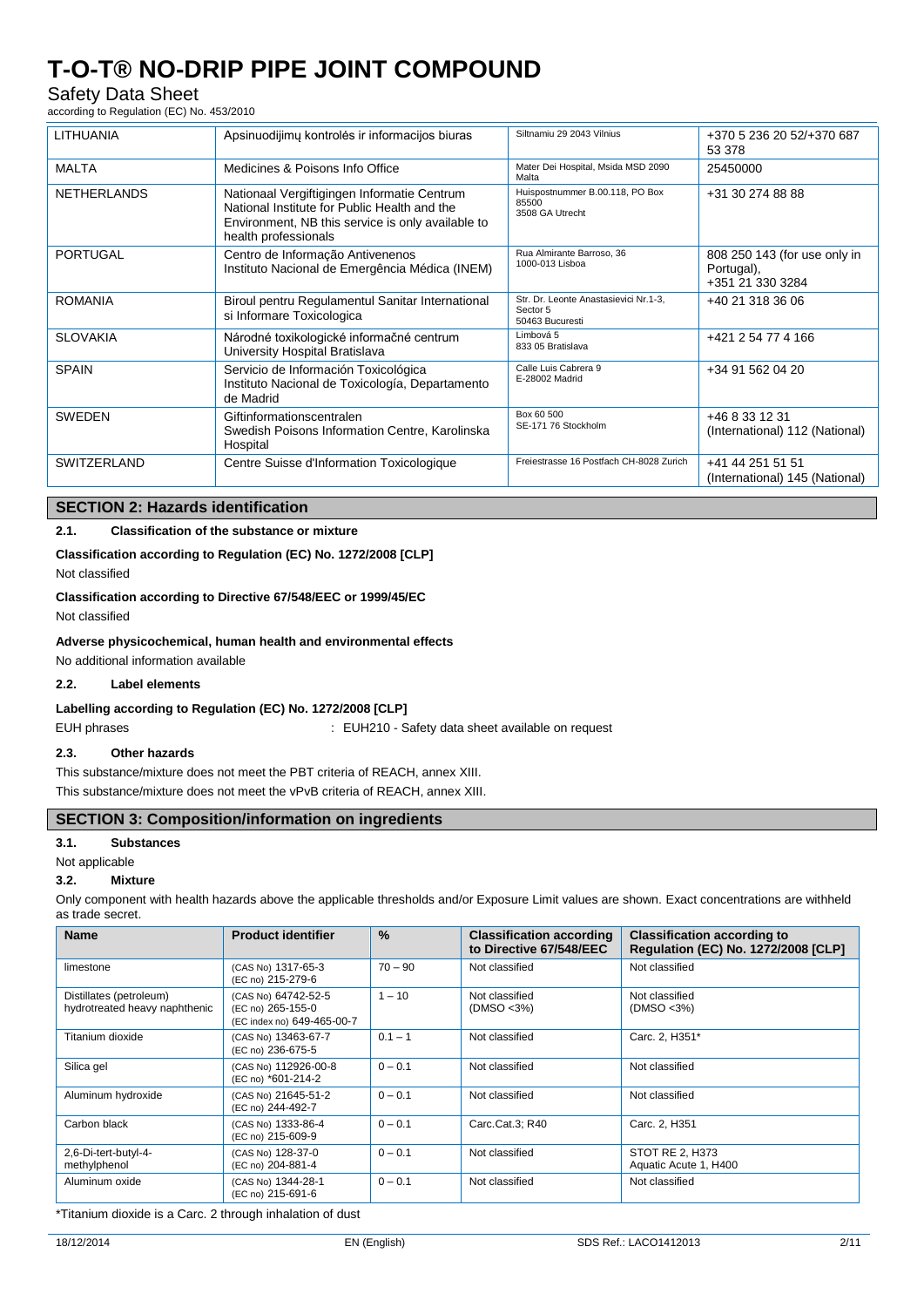### Safety Data Sheet

according to Regulation (EC) No. 453/2010

Full text of R-, H- and EUH-phrases: see section 16

| <b>SECTION 4: First aid measures</b>                                 |                                                                                                                                      |  |  |
|----------------------------------------------------------------------|--------------------------------------------------------------------------------------------------------------------------------------|--|--|
| 4.1.<br>Description of first aid measures                            |                                                                                                                                      |  |  |
| First-aid measures general                                           | : Never give anything by mouth to an unconscious person. If you feel unwell, seek medical<br>advice (show the label where possible). |  |  |
| First-aid measures after inhalation<br>: Assure fresh air breathing. |                                                                                                                                      |  |  |
| First-aid measures after skin contact                                | : Wash skin with mild soap and water.                                                                                                |  |  |
| First-aid measures after eye contact                                 | : Rinse eyes with water as a precaution.                                                                                             |  |  |
| First-aid measures after ingestion                                   | : Call a POISON CENTER/doctor/physician if you feel unwell.                                                                          |  |  |
| 4.2.<br>Most important symptoms and effects, both acute and delayed  |                                                                                                                                      |  |  |
| Symptoms/injuries                                                    | : Not expected to present a significant hazard under anticipated conditions of normal use.                                           |  |  |
| 4.3.                                                                 | Indication of any immediate medical attention and special treatment needed                                                           |  |  |
| No special procedures required.                                      |                                                                                                                                      |  |  |
| <b>SECTION 5: Firefighting measures</b>                              |                                                                                                                                      |  |  |
| 5.1.<br><b>Extinguishing media</b>                                   |                                                                                                                                      |  |  |
| Suitable extinguishing media                                         | : Use extinguishing media appropriate for surrounding fire.                                                                          |  |  |
| Unsuitable extinguishing media                                       | : None known.                                                                                                                        |  |  |
| 5.2.<br>Special hazards arising from the substance or mixture        |                                                                                                                                      |  |  |
| Fire hazard                                                          | : No particular fire or explosion hazard.                                                                                            |  |  |
| Hazardous decomposition products in case of<br>fire                  | : Carbon monoxide. Carbon dioxide.                                                                                                   |  |  |
| 5.3.<br><b>Advice for firefighters</b>                               |                                                                                                                                      |  |  |
| Firefighting instructions                                            | : Do not allow run-off from fire fighting to enter drains or water courses.                                                          |  |  |
| Protection during firefighting                                       | Do not enter fire area without proper protective equipment, including respiratory protection.                                        |  |  |
|                                                                      | Fire-resistant protective clothing. Wear a self contained breathing apparatus. EN469.                                                |  |  |
| <b>SECTION 6: Accidental release measures</b>                        |                                                                                                                                      |  |  |
| 6.1.                                                                 | Personal precautions, protective equipment and emergency procedures                                                                  |  |  |
| General measures                                                     | : This product is not hazardous.                                                                                                     |  |  |
| 6.1.1.<br>For non-emergency personnel                                |                                                                                                                                      |  |  |
| <b>Emergency procedures</b>                                          | : Evacuate unnecessary personnel.                                                                                                    |  |  |
|                                                                      |                                                                                                                                      |  |  |
| 6.1.2.<br>For emergency responders                                   |                                                                                                                                      |  |  |
| <b>Emergency procedures</b>                                          | : No additional risk management measures required.                                                                                   |  |  |
| 6.2.<br><b>Environmental precautions</b>                             |                                                                                                                                      |  |  |
| Contains no substances known to be hazardous to the environment.     |                                                                                                                                      |  |  |
| 6.3.<br>Methods and material for containment and cleaning up         |                                                                                                                                      |  |  |
| Methods for cleaning up                                              | : Wipe up with absorbent material (for example cloth).                                                                               |  |  |
| 6.4.<br><b>Reference to other sections</b>                           |                                                                                                                                      |  |  |
|                                                                      | Section 13: disposal information. Section 7: safe handling. Section 8: personal protective equipment.                                |  |  |
| <b>SECTION 7: Handling and storage</b>                               |                                                                                                                                      |  |  |
| 7.1.<br><b>Precautions for safe handling</b>                         |                                                                                                                                      |  |  |
| Precautions for safe handling                                        | : Does not necessitate any specific/particular technical measures.                                                                   |  |  |
| Hygiene measures                                                     | : Wash hands and other exposed areas with mild soap and water before eating, drinking or<br>smoking and when leaving work.           |  |  |
| Conditions for safe storage, including any incompatibilities<br>7.2. |                                                                                                                                      |  |  |
| Storage conditions                                                   | : Store in original container. Store in a dry, cool and well-ventilated place.                                                       |  |  |
| Incompatible products                                                | : Strong acids. Strong oxidizers. Strong bases. Organic solvents.                                                                    |  |  |
| 7.3.<br>Specific end use(s)                                          |                                                                                                                                      |  |  |
| sealant.                                                             |                                                                                                                                      |  |  |
| <b>SECTION 8: Exposure controls/personal protection</b>              |                                                                                                                                      |  |  |
| 8.1.<br><b>Control parameters</b>                                    |                                                                                                                                      |  |  |
| Distillates (petroleum) hydrotreated heavy naphthenic (64742-52-5)   |                                                                                                                                      |  |  |
| Italy - Portugal - USA ACGIH<br>ACGIH TWA (mg/m <sup>3</sup> )       | $5 \text{ mg/m}^3$                                                                                                                   |  |  |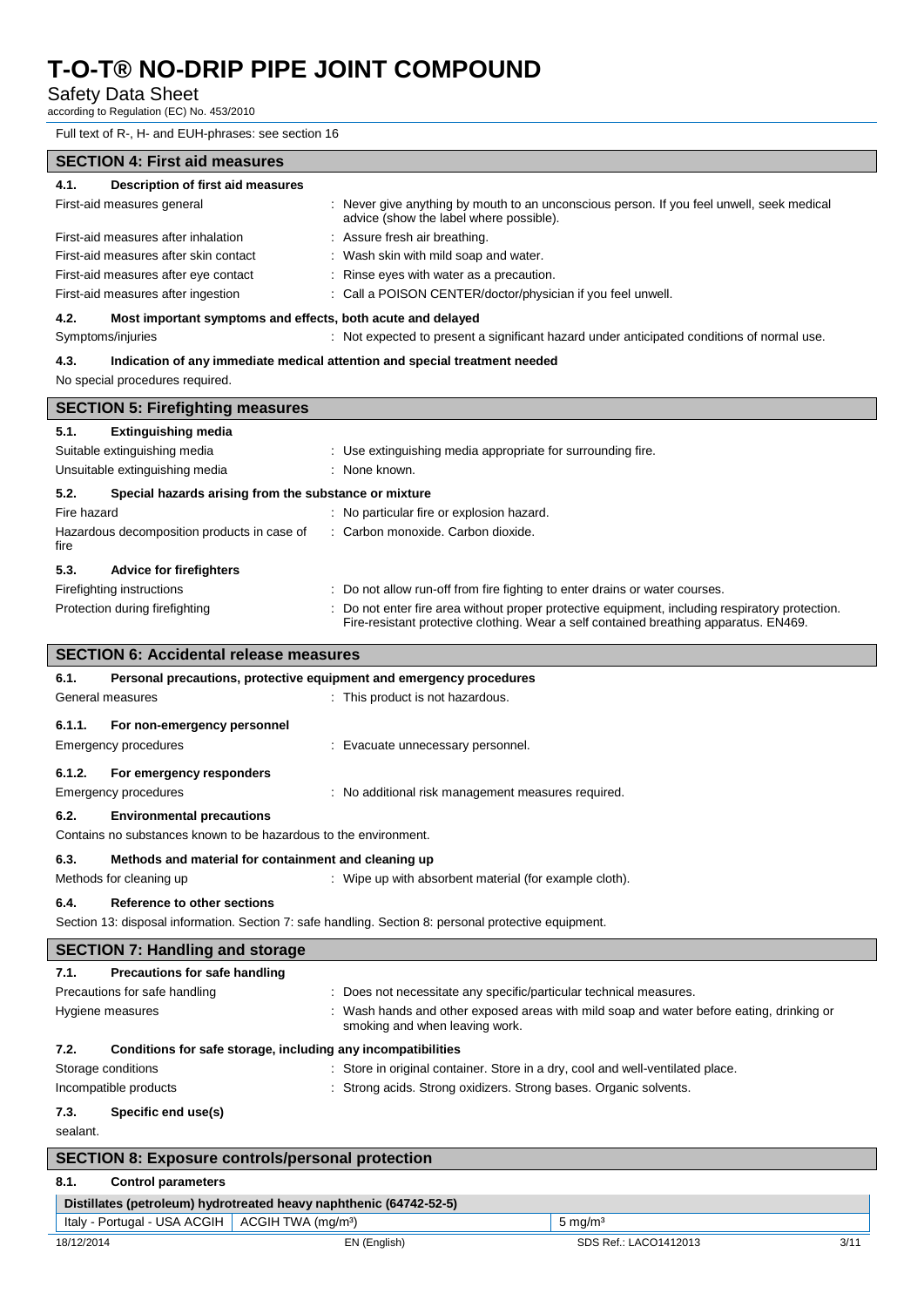## Safety Data Sheet

according to Regulation (EC) No. 453/2010

| Distillates (petroleum) hydrotreated heavy naphthenic (64742-52-5) |                                                                 |                                                              |  |  |
|--------------------------------------------------------------------|-----------------------------------------------------------------|--------------------------------------------------------------|--|--|
| Italy - Portugal - USA ACGIH                                       | ACGIH STEL (mg/m <sup>3</sup> )                                 | $10 \text{ mg/m}^3$                                          |  |  |
| 2,6-Di-tert-butyl-4-methylphenol (128-37-0)                        |                                                                 |                                                              |  |  |
| Austria                                                            | Local name                                                      | 2,6-Di-tert-butyl-p-cresol                                   |  |  |
| Austria                                                            | MAK (mg/m <sup>3</sup> )                                        | $10 \text{ mg/m}^3$                                          |  |  |
| Belgium                                                            | Local name                                                      | 2,6-Di-tert-butyl-p-crésol (vapeur et aérosol)               |  |  |
| Belgium                                                            | Limit value (mg/m <sup>3</sup> )                                | $2$ mg/m <sup>3</sup>                                        |  |  |
| <b>Bulgaria</b>                                                    | Local name                                                      | Дибутилпаракрезол                                            |  |  |
| <b>Bulgaria</b>                                                    | OEL TWA (mg/m <sup>3</sup> )                                    | $10 \text{ mg/m}^3$                                          |  |  |
| <b>Bulgaria</b>                                                    | OEL STEL (mg/m <sup>3</sup> )                                   | $50$ mg/m <sup>3</sup>                                       |  |  |
| France                                                             | Local name                                                      | 2,6-Di-tert-butyl-p-crésol                                   |  |  |
| France                                                             | $VME$ (mg/m <sup>3</sup> )                                      | $10 \text{ mg/m}^3$                                          |  |  |
| Germany                                                            | Local name                                                      | 2,6-Di-tert-butyl-p-kresol                                   |  |  |
| Germany                                                            | TRGS 900 Occupational exposure limit value (mg/m <sup>3</sup> ) | $10 \text{ mg/m}^3$                                          |  |  |
| Greece                                                             | OEL TWA (mg/m <sup>3</sup> )                                    | $10 \text{ mg/m}^3$                                          |  |  |
| Italy - Portugal - USA ACGIH                                       | Local name                                                      | Butylated hydroxytoluene                                     |  |  |
| Italy - Portugal - USA ACGIH                                       | ACGIH TWA (mg/m <sup>3</sup> )                                  | $2$ mg/m <sup>3</sup>                                        |  |  |
| Italy - Portugal - USA ACGIH                                       | Remark (ACGIH)                                                  | URT irr                                                      |  |  |
| Spain                                                              | Local name                                                      | 2,6- Diterc-butil-p-cresol                                   |  |  |
| Spain                                                              | VLA-ED (mg/m <sup>3</sup> )                                     | $2 \text{ mg/m}^3$                                           |  |  |
| Switzerland                                                        | Local name                                                      | 2,6-Di-tert-butyl-4-crésol                                   |  |  |
| Switzerland                                                        | VME (mg/m <sup>3</sup> )                                        | $10 \text{ mg/m}^3$                                          |  |  |
| Switzerland                                                        | Remark (CH)                                                     | (einatembarer Staub)                                         |  |  |
| The Netherlands                                                    | MAC TGG 8H (mg/m <sup>3</sup> )                                 | $10$ mg/m <sup>3</sup>                                       |  |  |
| The Netherlands                                                    | Remark (MAC)                                                    | valeur limite de l'air                                       |  |  |
|                                                                    | Local name                                                      |                                                              |  |  |
| United Kingdom                                                     |                                                                 | 2,6-Di-tert-butyl-p-cresol                                   |  |  |
| United Kingdom                                                     | WEL TWA (mg/m <sup>3</sup> )                                    | 10 mg/m $3$                                                  |  |  |
| <b>Denmark</b>                                                     | Local name                                                      | 2,6-Di-tert-butyl-p-cresol (1994)                            |  |  |
| <b>Denmark</b>                                                     | Grænseværdie (langvarig) (mg/m3)                                | $10 \text{ mg/m}^3$                                          |  |  |
| Finland                                                            | Local name                                                      | 2,6-Di-tert-butyyli-p-kresoli                                |  |  |
| Finland                                                            | HTP-arvo (8h) (mg/m3)                                           | $10 \text{ mg/m}^3$                                          |  |  |
| Finland                                                            | HTP-arvo (15 min)                                               | $20 \text{ mg/m}^3$                                          |  |  |
| Ireland                                                            | Local name                                                      | 2,6-Ditertiary-butyl-para- cresol                            |  |  |
| Ireland                                                            | OEL (8 hours ref) (mg/m3)                                       | $10 \text{ mg/m}^3$                                          |  |  |
| Portugal                                                           | Local name                                                      | Hidroxitoluenobutilado (2,6-Di-terc-butil-p-cresol)<br>(BHT) |  |  |
| Portugal                                                           | OEL TWA (mg/m <sup>3</sup> )                                    | $2 \text{ mg/m}^3$                                           |  |  |
| Croatia                                                            | Local name                                                      | 2,6-Di-tert-butil-p-krezol                                   |  |  |
| Croatia                                                            | GVI (granična vrijednost izloženosti) (mg/m <sup>3</sup> )      | $10 \text{ mg/m}^3$                                          |  |  |
| Carbon black (1333-86-4)                                           |                                                                 |                                                              |  |  |
| Austria                                                            | Local name                                                      | Carbon black                                                 |  |  |
| Belgium                                                            | Local name                                                      | Carbone (noir de)                                            |  |  |
| Belgium                                                            | Limit value $(mg/m3)$                                           | $3.5 \text{ mg/m}^3$                                         |  |  |
| France                                                             | Local name                                                      | Noir de carbone                                              |  |  |
| France                                                             | VME (mg/m <sup>3</sup> )                                        | $3.5$ mg/m <sup>3</sup>                                      |  |  |
| Greece                                                             | OEL TWA (mg/m <sup>3</sup> )                                    | $3.5$ mg/m <sup>3</sup>                                      |  |  |
| Greece                                                             | OEL STEL (mg/m <sup>3</sup> )                                   | $7$ mg/m $3$                                                 |  |  |
| Italy - Portugal - USA ACGIH                                       | Local name                                                      | Carbon black                                                 |  |  |
| Italy - Portugal - USA ACGIH                                       | ACGIH TWA (mg/m <sup>3</sup> )                                  | $3$ mg/m $3$                                                 |  |  |
| Italy - Portugal - USA ACGIH                                       | Remark (ACGIH)                                                  | <b>Bronchitis</b>                                            |  |  |
| Spain                                                              | Local name                                                      | Negro de humo                                                |  |  |
| Spain                                                              | VLA-ED (mg/m <sup>3</sup> )                                     | $3.5$ mg/m <sup>3</sup>                                      |  |  |
| Spain                                                              | Notes                                                           | véase Apartado 9                                             |  |  |
| United Kingdom                                                     | Local name                                                      | Carbon black                                                 |  |  |
| United Kingdom                                                     | WEL TWA (mg/m <sup>3</sup> )                                    | $3.5$ mg/m <sup>3</sup>                                      |  |  |
| United Kingdom                                                     | WEL STEL (mg/m <sup>3</sup> )                                   | $7$ mg/m $3$                                                 |  |  |
| Denmark                                                            | Local name                                                      | Carbon black                                                 |  |  |
| Denmark                                                            | Grænseværdie (langvarig) (mg/m3)                                | $3.5$ mg/m <sup>3</sup>                                      |  |  |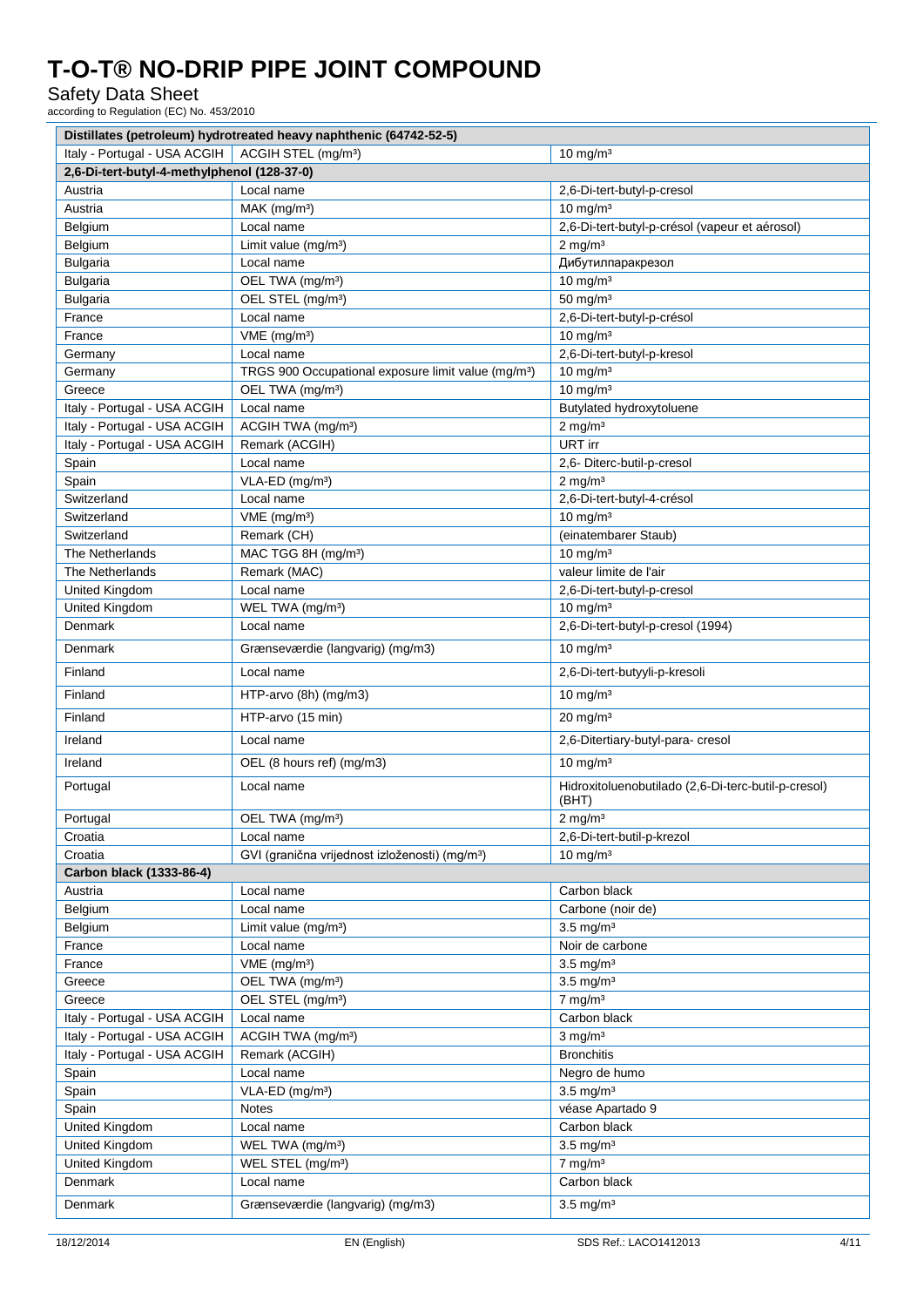## Safety Data Sheet

according to Regulation (EC) No. 453/2010

|                               | Distillates (petroleum) hydrotreated heavy naphthenic (64742-52-5)          |                                                                                  |  |
|-------------------------------|-----------------------------------------------------------------------------|----------------------------------------------------------------------------------|--|
| Denmark                       | Anmærkninger (DK)                                                           | K                                                                                |  |
| Finland                       | Local name                                                                  | Nokimusta                                                                        |  |
| Finland                       | HTP-arvo (8h) (mg/m3)                                                       | $3.5 \text{ mg/m}^3$                                                             |  |
| Finland                       | HTP-arvo (15 min)                                                           | $7 \text{ mg/m}^3$                                                               |  |
| Ireland                       | Local name                                                                  | Carbon black                                                                     |  |
| Ireland                       | OEL (8 hours ref) (mg/m3)                                                   | $3.5 \text{ mg/m}^3$                                                             |  |
| Ireland                       | OEL (15 min ref) (mg/m3)                                                    | $7 \text{ mg/m}^3$                                                               |  |
|                               |                                                                             | Carbon Black (lampesot)                                                          |  |
| Norway                        | Local name                                                                  |                                                                                  |  |
| Norway                        | Gjennomsnittsverdier (AN) (mg/m3)                                           | $3.5 \text{ mg/m}^3$                                                             |  |
| Sweden                        | nivågränsvärde (NVG) (mg/m3)                                                | $3$ mg/m <sup>3</sup>                                                            |  |
| Portugal                      | Local name                                                                  | Carbono, preto (Negro de fumo)                                                   |  |
| Portugal                      | OEL TWA (mg/m <sup>3</sup> )                                                | $3.5$ mg/m <sup>3</sup>                                                          |  |
| Croatia                       | Local name                                                                  | Ugljik-crni                                                                      |  |
| Croatia                       | GVI (granična vrijednost izloženosti) (mg/m <sup>3</sup> )                  | $3.5$ mg/m <sup>3</sup>                                                          |  |
| Croatia                       | KGVI (kratkotrajna granična vrijednost izloženosti)<br>(mg/m <sup>3</sup> ) | $7$ mg/m <sup>3</sup>                                                            |  |
| Titanium dioxide (13463-67-7) |                                                                             |                                                                                  |  |
| Austria                       | Local name                                                                  | Titanium dioxide                                                                 |  |
| Austria                       | $MAK$ (mg/m <sup>3</sup> )                                                  | 5 mg/m <sup>3</sup> (alveolengängiger Anteil)                                    |  |
| Austria                       | MAK Short time value (mg/m <sup>3</sup> )                                   | 10 mg/m <sup>3</sup> max. 2x60 min./Schicht (alveolengängiger<br>Anteil)         |  |
| Belgium                       | Local name                                                                  | Titane (dioxyde de)                                                              |  |
| Belgium                       | Limit value (mg/m <sup>3</sup> )                                            | $10 \text{ mg/m}^3$                                                              |  |
| Belgium                       | Remark*                                                                     | (dioxyde de)                                                                     |  |
| <b>Bulgaria</b>               | Local name                                                                  | Титанов диоксид, респирабилен прах                                               |  |
| <b>Bulgaria</b>               | OEL TWA (mg/m <sup>3</sup> )                                                | $10 \text{ mg/m}^3$                                                              |  |
| France                        | Local name                                                                  | Titane (dioxyde de), en Ti                                                       |  |
| France                        | VME (mg/m <sup>3</sup> )                                                    | $10 \text{ mg/m}^3$                                                              |  |
| France                        | Note (FR)                                                                   | inhalable aerosol                                                                |  |
| Greece                        | OEL TWA (mg/m <sup>3</sup> )                                                | $10 \text{ mg/m}^3$                                                              |  |
| Italy - Portugal - USA ACGIH  | Local name                                                                  | Titanium dioxide                                                                 |  |
| Italy - Portugal - USA ACGIH  | ACGIH TWA (mg/m <sup>3</sup> )                                              | $10$ mg/m <sup>3</sup>                                                           |  |
| Latvia                        | Local name                                                                  | Titānadioksīds                                                                   |  |
| Latvia                        | OEL TWA (mg/m <sup>3</sup> )                                                | $10 \text{ mg/m}^3$                                                              |  |
| Spain                         | VLA-ED (mg/m <sup>3</sup> )                                                 | $10 \text{ mg/m}^3$                                                              |  |
| Spain                         | <b>Notes</b>                                                                | inhalable aerosol                                                                |  |
| Switzerland                   | Local name                                                                  | Dioxyde de titane                                                                |  |
| Switzerland                   | VME (mg/m <sup>3</sup> )                                                    | $3$ mg/m $3$                                                                     |  |
| Switzerland                   | Remark (CH)                                                                 | (respirable aerosol)<br>10 mg/m <sup>3</sup> inhalable aerosol                   |  |
| United Kingdom                | WEL TWA (mg/m <sup>3</sup> )                                                | 4 mg/m <sup>3</sup> respirable aerosol                                           |  |
| Denmark                       | Local name                                                                  | Titandioxid, beregnet som Ti                                                     |  |
| Denmark                       | Grænseværdie (langvarig) (mg/m3)                                            | $6$ mg/m <sup>3</sup>                                                            |  |
| Denmark                       | Grænseværdie (kortvarig) (mg/m3)                                            | $12 \text{ mg/m}^3$                                                              |  |
| Ireland                       | OEL (8 hours ref) (mg/m3)                                                   | 10 mg/m <sup>3</sup> total inhalable dust<br>4 mg/m <sup>3</sup> respirable dust |  |
| Lithuania                     | Local name                                                                  | Titano dioksidas                                                                 |  |
| Lithuania                     | IPRV (mg/m3)                                                                | $5 \text{ mg/m}^3$                                                               |  |
| Norway                        | Local name                                                                  | Titandioksid                                                                     |  |
| Norway                        | Gjennomsnittsverdier (AN) (mg/m3)                                           | $5 \text{ mg/m}^3$                                                               |  |
| Slovakia                      | NPHV (priemerná) (mg/m3)                                                    | $5 \text{ mg/m}^3$                                                               |  |
| Sweden                        | Local name                                                                  | Titanium dioxide total dust                                                      |  |
| Sweden                        | nivågränsvärde (NVG) (mg/m3)                                                | $5 \text{ mg/m}^3$                                                               |  |
| Sweden                        | Anmärkning (SE)                                                             | total dust, 1                                                                    |  |
|                               |                                                                             |                                                                                  |  |
| 18/12/2014                    | EN (English)                                                                | SDS Ref.: LACO1412013<br>5/11                                                    |  |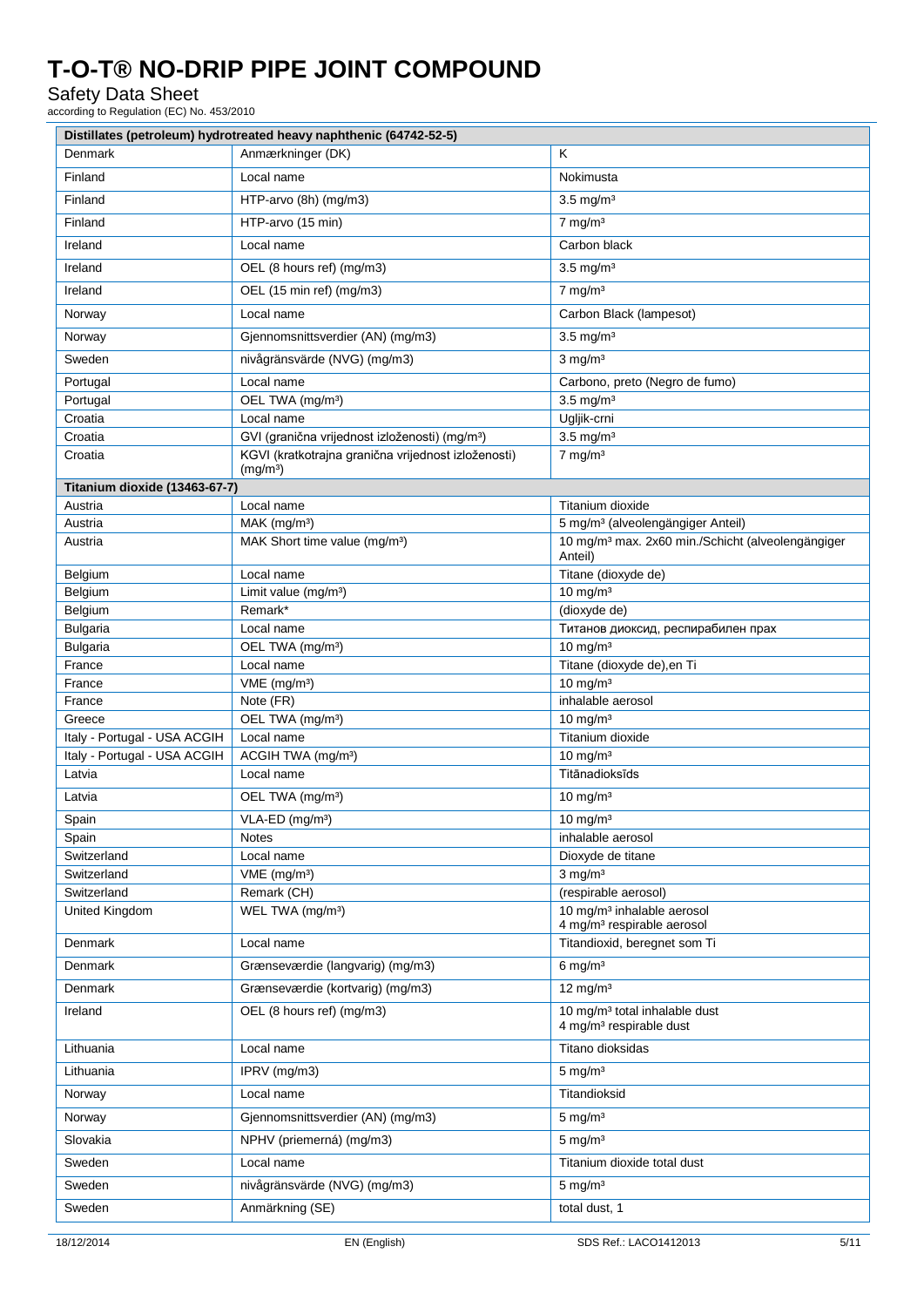## Safety Data Sheet

according to Regulation (EC) No. 453/2010

|                            | Distillates (petroleum) hydrotreated heavy naphthenic (64742-52-5) |                                                                                                                 |
|----------------------------|--------------------------------------------------------------------|-----------------------------------------------------------------------------------------------------------------|
| Portugal                   | Local name                                                         | Dióxido de titânio                                                                                              |
| Portugal                   | OEL TWA (mg/m <sup>3</sup> )                                       | $10 \text{ mg/m}^3$                                                                                             |
| Croatia                    | Local name                                                         | Titanov dioksid                                                                                                 |
| Croatia                    | GVI (granična vrijednost izloženosti) (mg/m <sup>3</sup> )         | 10 mg/m <sup>3</sup> inhalable dust                                                                             |
|                            |                                                                    | 4 mg/m <sup>3</sup> respirable dust                                                                             |
| Aluminum oxide (1344-28-1) |                                                                    |                                                                                                                 |
| Austria                    | $MAK$ (mg/m <sup>3</sup> )                                         | 10 mg/m <sup>3</sup> (gemessen als einatembarer Aerosolanteil)<br>5 mg/m <sup>3</sup> (alveolengängiger Anteil) |
| Austria                    | MAK Short time value (mg/m <sup>3</sup> )                          | 20 mg/m <sup>3</sup> (gemessen als einatembarer Aerosolanteil)                                                  |
|                            |                                                                    | max. 2x60 min./Schicht                                                                                          |
|                            |                                                                    | 10 mg/m <sup>3</sup> (alveolengängiger Anteil) max. 2x60<br>min./Schicht                                        |
| Belgium                    | Limit value $(mg/m3)$                                              | $10 \text{ mg/m}^3$                                                                                             |
| Belgium                    | Remark*                                                            | (oxyde d') (en Al)                                                                                              |
| France                     | Local name                                                         | Aluminium (trioxyde de di-)                                                                                     |
| France                     | VME (mg/m <sup>3</sup> )                                           | $10 \text{ mg/m}^3$                                                                                             |
| France                     | Note (FR)                                                          | (respirable aerosol)                                                                                            |
| Germany                    | TRGS 900 Occupational exposure limit value (mg/m <sup>3</sup> )    | $3$ mg/m <sup>3</sup>                                                                                           |
| Germany                    | Remark (TRGS 900)                                                  | (gemessen als alveolengängiger Staubanteil)                                                                     |
| Spain                      | Local name                                                         | Óxido de aluminio                                                                                               |
| Spain                      | VLA-ED (mg/m <sup>3</sup> )                                        | $10 \text{ mg/m}^3$                                                                                             |
| Switzerland                | Local name                                                         | Aluminium, fumée d'oxyde                                                                                        |
| Switzerland                | $VLE$ (mg/m <sup>3</sup> )                                         | $24$ mg/m <sup>3</sup>                                                                                          |
| Switzerland                | $VME$ (mg/m <sup>3</sup> )                                         | $3$ mg/m $3$                                                                                                    |
| Switzerland                | Remark (CH)                                                        | 4x15                                                                                                            |
| United Kingdom             | WEL TWA (mg/m <sup>3</sup> )                                       | 10 mg/m <sup>3</sup> (inhalable aerosol)<br>4 mg/m <sup>3</sup> (respirable aerosol)                            |
| Denmark                    | Local name                                                         | Aluminiumoxid, beregnet som Al, total (2005)                                                                    |
| Denmark                    | Grænseværdie (langvarig) (mg/m3)                                   | $5$ mg/m <sup>3</sup>                                                                                           |
| Denmark                    | Grænseværdie (kortvarig) (mg/m3)                                   | 10 mg/m $3$ (total)                                                                                             |
|                            |                                                                    | 4 mg/m <sup>3</sup> (respirabel)                                                                                |
| Hungary                    | Local name                                                         | DIALUMÍNIUM-TRIOXID (Al-ra számítva)                                                                            |
| Hungary                    | AK-érték                                                           | $6 \text{ mg/m}^3$                                                                                              |
| Hungary                    | Megjegyzések (HU)                                                  | (respirable aerosol)                                                                                            |
| Ireland                    | OEL (8 hours ref) (mg/m3)                                          | 10 mg/m <sup>3</sup> (total inhalable dust)<br>4 mg/m <sup>3</sup> (respirable dust)                            |
| Lithuania                  | IPRV (mg/m3)                                                       | $2$ mg/m <sup>3</sup>                                                                                           |
| Lithuania                  | Remark (LT)                                                        | (alveolinë frakcija. Þiûrëk IX skyriaus 3 pastabà.)                                                             |
|                            |                                                                    |                                                                                                                 |
| Norway                     | Local name                                                         | Aluminiumoksid                                                                                                  |
| Norway                     | Gjennomsnittsverdier (AN) (mg/m3)                                  | $10 \text{ mg/m}^3$                                                                                             |
| Norway                     | Merknader (NO)                                                     | 1)                                                                                                              |
| Poland                     | NDS (mg/m3)                                                        | 2.5 mg/m <sup>3</sup> (dymy, pyl calkowity)<br>1.2 mg/m <sup>3</sup> (dymy, pyl respirabilny)                   |
| Romania                    | Local name                                                         | Oxid de aluminiu (aerosoli)                                                                                     |
| Romania                    | OEL TWA (mg/m <sup>3</sup> )                                       | $2$ mg/m <sup>3</sup>                                                                                           |
| Romania                    | OEL TWA (ppm)                                                      | $0.5$ ppm                                                                                                       |
| Romania                    | OEL STEL (mg/m <sup>3</sup> )                                      | $5 \text{ mg/m}^3$                                                                                              |
| Romania                    | OEL STEL (ppm)                                                     | $1.2$ ppm                                                                                                       |
| Slovakia                   | NPHV (priemerná) (mg/m3)                                           | 1.5 mg/m <sup>3</sup> (respirabilná frakcia)<br>4 mg/m <sup>3</sup> (inhalovate3⁄4ná frakcia)                   |
| Sweden                     | nivågränsvärde (NVG) (mg/m3)                                       | 5 mg/m <sup>3</sup> (inhalable aerosol)<br>2 mg/m <sup>3</sup> (respirable aerosol)                             |
| Portugal                   | Local name                                                         | Óxido de alumínio                                                                                               |
| Portugal                   | OEL TWA (mg/m <sup>3</sup> )                                       | $10 \text{ mg/m}^3$                                                                                             |
| Croatia                    | Local name                                                         | Aluminijev oksid                                                                                                |
| Croatia                    | GVI (granična vrijednost izloženosti) (mg/m <sup>3</sup> )         | 10 mg/m <sup>3</sup> inhalable dust<br>4 mg/m <sup>3</sup> respirable dust                                      |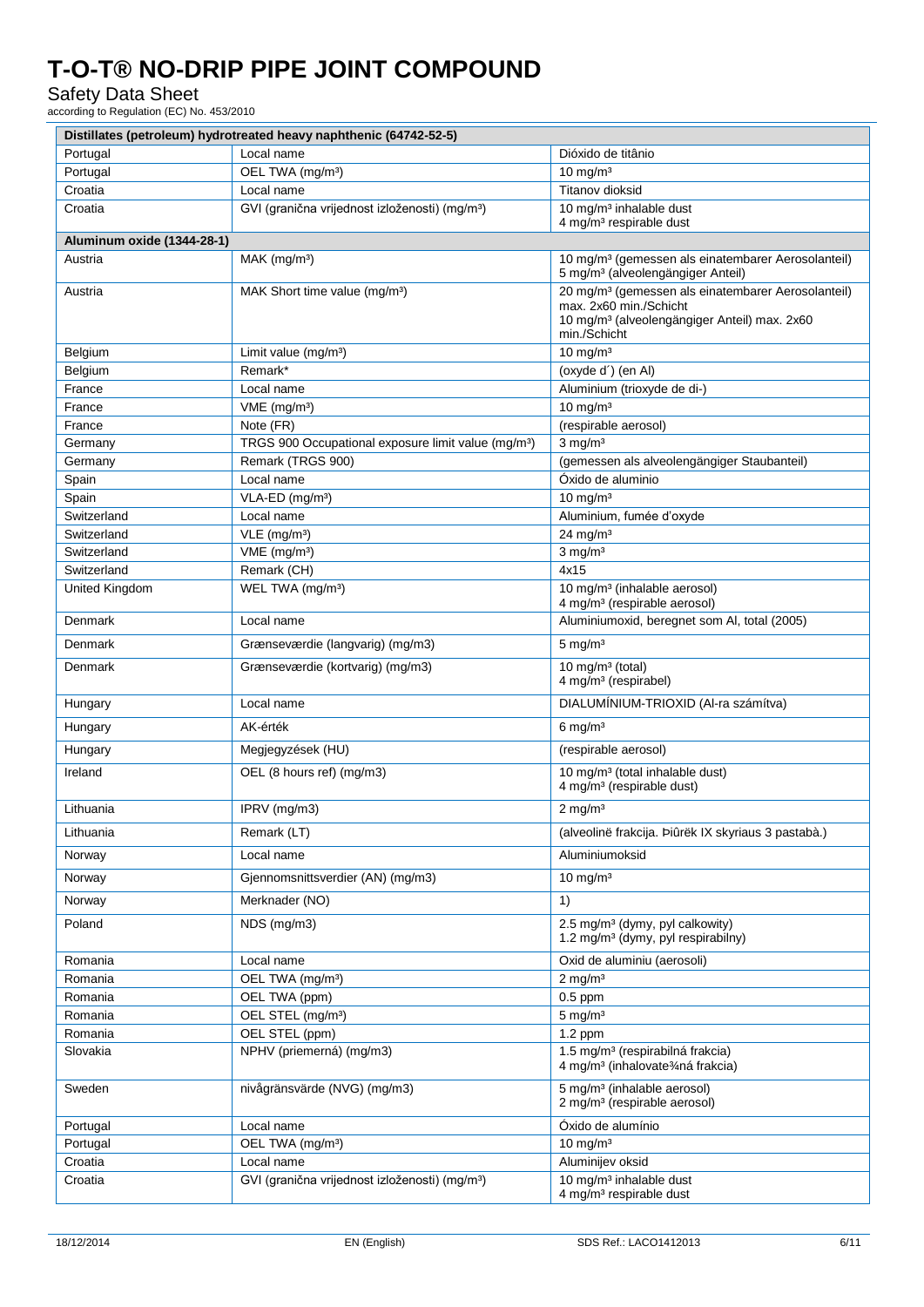### Safety Data Sheet

according to Regulation (EC) No. 453/2010

| Aluminum hydroxide (21645-51-2) |                                                            |                                                                                                                                          |
|---------------------------------|------------------------------------------------------------|------------------------------------------------------------------------------------------------------------------------------------------|
| Austria                         | $MAK$ (mg/m <sup>3</sup> )                                 | $5 \text{ mg/m}^3$                                                                                                                       |
| Austria                         | MAK (ppm)                                                  | 10 ppm (gemessen als einatembarer Aerosolanteil)<br>5 ppm (alveolengängiger Anteil)                                                      |
| Austria                         | MAK Short time value (mg/m <sup>3</sup> )                  | $10 \text{ mg/m}^3$                                                                                                                      |
| Austria                         | MAK Short time value (ppm)                                 | 20 ppm (gemessen als einatembarer Aerosolanteil)<br>max. 2x60 min./Schicht<br>10 ppm (alveolengängiger Anteil) max. 2x60<br>min./Schicht |
| Latvia                          | Local name                                                 | Alumīnijahidroksīds                                                                                                                      |
| Latvia                          | OEL TWA (mg/m <sup>3</sup> )                               | $6 \text{ mg/m}^3$                                                                                                                       |
| Switzerland                     | $VME$ (mg/m <sup>3</sup> )                                 | $3$ mg/m <sup>3</sup>                                                                                                                    |
| Switzerland                     | Remark (CH)                                                | (alveolengängige Fraktion)                                                                                                               |
| Lithuania                       | Local name                                                 | Aliuminio hidroksidas                                                                                                                    |
| Lithuania                       | IPRV (mg/m3)                                               | $6 \text{ mg/m}^3$                                                                                                                       |
| Lithuania                       | Remark (LT)                                                | F                                                                                                                                        |
| Poland                          | NDS (mg/m3)                                                | 2.5 mg/m <sup>3</sup> dymy, pyl calkowity<br>1.2 mg/m <sup>3</sup> dymy, pyl respirabilny                                                |
| Slovakia                        | NPHV (priemerná) (mg/m3)                                   | 1.5 mg/m <sup>3</sup> (respirabilná frakcia)<br>4 mg/m <sup>3</sup> (inhalovate3⁄4ná frakcia)                                            |
| Silica gel (112926-00-8)        |                                                            |                                                                                                                                          |
| Belgium                         | Local name                                                 | Silices amorphes : précipités (gel de silice)                                                                                            |
| Belgium                         | Limit value (mg/m <sup>3</sup> )                           | $10 \text{ mg/m}^3$                                                                                                                      |
| Finland                         | Local name                                                 | Piidioksidi, saostettu                                                                                                                   |
| Finland                         | HTP-arvo (8h) (mg/m3)                                      | $5 \text{ mg/m}^3$                                                                                                                       |
| limestone (1317-65-3)           |                                                            |                                                                                                                                          |
| Belgium                         | Local name                                                 | Calcium (carbonate de)                                                                                                                   |
| Belgium                         | Limit value (mg/m <sup>3</sup> )                           | $10 \text{ mg/m}^3$                                                                                                                      |
| Belgium                         | Remark*                                                    | (carbonate de)                                                                                                                           |
| <b>Bulgaria</b>                 | Local name                                                 | Калциев карбонат                                                                                                                         |
| <b>Bulgaria</b>                 | OEL TWA (mg/m <sup>3</sup> )                               | $10 \text{ mg/m}^3$                                                                                                                      |
| Italy - Portugal - USA ACGIH    | ACGIH TWA (mg/m <sup>3</sup> )                             | $10 \text{ mg/m}^3$                                                                                                                      |
| Spain                           | VLA-ED (mg/m <sup>3</sup> )                                | $10 \text{ mg/m}^3$                                                                                                                      |
| Spain                           | <b>Notes</b>                                               | inhalable aerosol                                                                                                                        |
| Switzerland                     | Local name                                                 | Carbonate de calcium                                                                                                                     |
| Switzerland                     | $VME$ (mg/m <sup>3</sup> )                                 | $3$ mg/m <sup>3</sup>                                                                                                                    |
| Switzerland                     | Remark (CH)                                                | (respirable aerosol)                                                                                                                     |
| United Kingdom                  | WEL TWA (mg/m <sup>3</sup> )                               | 10 mg/m <sup>3</sup> (total dust)<br>4 mg/m <sup>3</sup> (respirable dust)                                                               |
| Hungary                         | Local name                                                 | KALCIUM-KARBONÁT                                                                                                                         |
| Hungary                         | AK-érték                                                   | 10 mg/m $3$                                                                                                                              |
| Hungary                         | Megjegyzések (HU)                                          | inhalable aerosol                                                                                                                        |
| Ireland                         | OEL (8 hours ref) (mg/m3)                                  | 10 mg/m <sup>3</sup> total inhalable dust<br>4 mg/m <sup>3</sup> respirable dust                                                         |
| Croatia                         | Local name                                                 | Limeston (sedimentna stijena)                                                                                                            |
| Croatia                         | GVI (granična vrijednost izloženosti) (mg/m <sup>3</sup> ) | 10 mg/m <sup>3</sup> inhalable dust                                                                                                      |

| Appropriate engineering controls | : Ensure good ventilation of the work station.                                                                            |
|----------------------------------|---------------------------------------------------------------------------------------------------------------------------|
| Personal protective equipment    | : Avoid all unnecessary exposure.                                                                                         |
| Hand protection                  | : None under normal use.                                                                                                  |
| Eye protection                   | : No special eye protection equipment recommended under normal conditions of use.                                         |
| Respiratory protection           | : No special respiratory protection equipment is recommended under normal conditions of use<br>with adequate ventilation. |

## **SECTION 9: Physical and chemical properties**

## **9.1. Information on basic physical and chemical properties**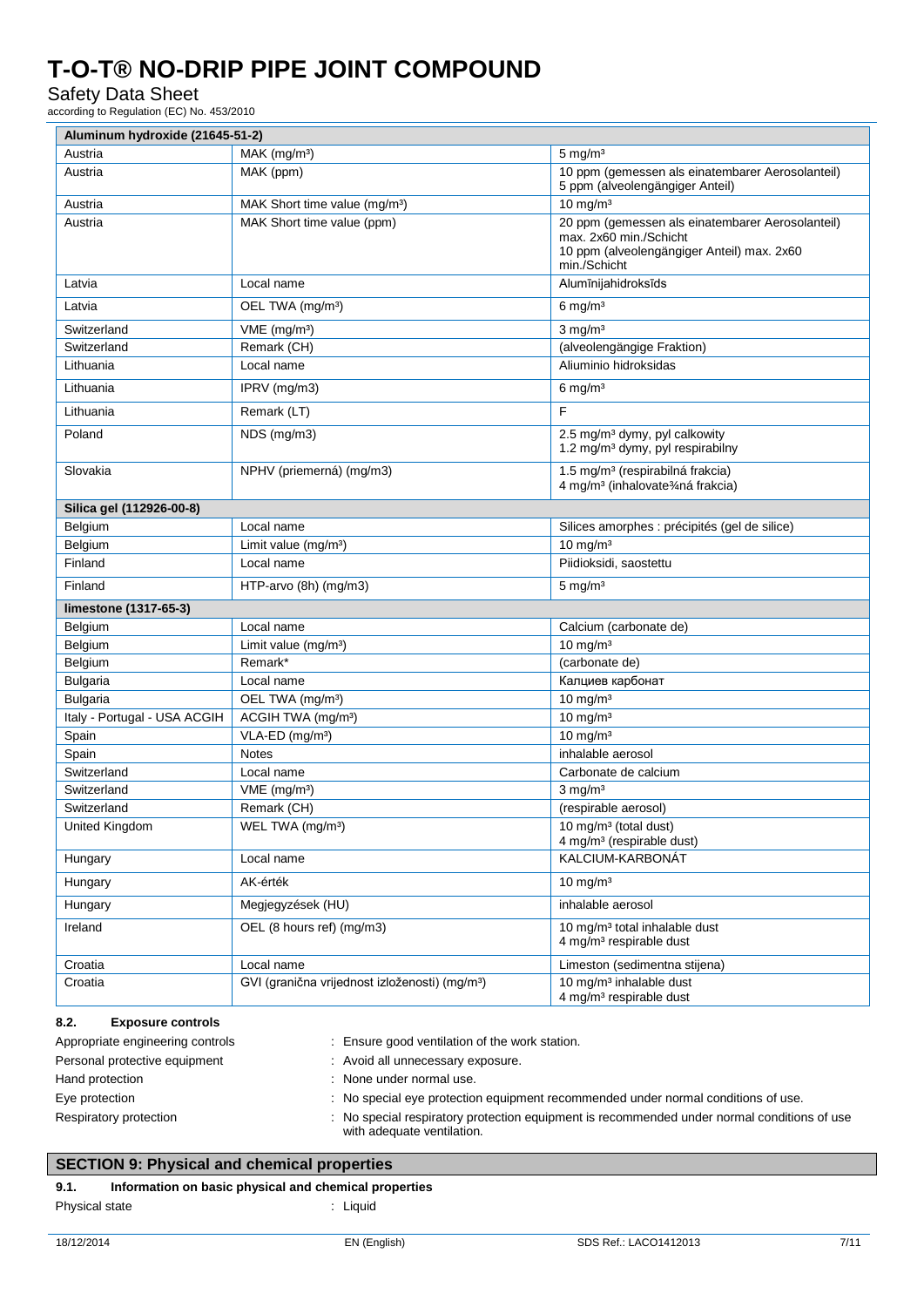### Safety Data Sheet

according to Regulation (EC) No. 453/2010

| Appearance                  |                                            | Paste. Viscous liquid. |
|-----------------------------|--------------------------------------------|------------------------|
| Colour                      |                                            | grey.                  |
| Odour                       |                                            | mild.                  |
| Odour threshold             |                                            | No data available      |
| рH                          |                                            | No data available      |
|                             | Relative evaporation rate (butylacetate=1) | No data available      |
| Melting point               |                                            | No data available      |
| Freezing point              |                                            | No data available      |
| Boiling point               |                                            | No data available      |
| Flash point                 |                                            | > 204 °C               |
|                             | Self ignition temperature                  | No data available      |
|                             | Decomposition temperature                  | No data available      |
|                             | Flammability (solid, gas)                  | No data available      |
| Vapour pressure             |                                            | No data available      |
|                             | Relative vapour density at 20 °C           | No data available      |
| Relative density            |                                            | No data available      |
| Solubility                  |                                            | insoluble in water.    |
| Log Pow                     |                                            | No data available      |
|                             | Viscosity, kinematic                       | No data available      |
| Viscosity, dynamic          |                                            | No data available      |
| <b>Explosive properties</b> |                                            | No data available      |
| Oxidising properties        |                                            | No data available      |
| <b>Explosive limits</b>     |                                            | No data available      |
| 9.2.                        | Other information                          |                        |
| VOC content                 |                                            | $0\%$                  |

#### **SECTION 10: Stability and reactivity**

#### **10.1. Reactivity**

No dangerous reactions known.

#### **10.2. Chemical stability**

Stable under normal conditions.

#### **10.3. Possibility of hazardous reactions**

Hazardous polymerization will not occur.

#### **10.4. Conditions to avoid**

Avoid excessive heat or cold.

#### **10.5. Incompatible materials**

Strong acids. Strong bases. Strong oxidizing agents.

#### **10.6. Hazardous decomposition products**

Carbon monoxide. Carbon dioxide.

#### **SECTION 11: Toxicological information**

#### **11.1. Information on toxicological effects**

Acute toxicity **interval on a state of the classified (Based on available data, the classification criteria are not met)** 

| Distillates (petroleum) hydrotreated heavy naphthenic (64742-52-5) |                               |  |
|--------------------------------------------------------------------|-------------------------------|--|
| LD50 oral rat                                                      | > 5000 mg/kg                  |  |
| LD50 dermal rabbit                                                 | > 5000 mg/kg                  |  |
| LC50 inhalation rat (mg/l)                                         | $> 5.53$ mg/l/4h              |  |
| 2,6-Di-tert-butyl-4-methylphenol (128-37-0)                        |                               |  |
| LD50 oral rat                                                      | 6000 mg/kg                    |  |
| LD50 dermal rabbit                                                 | > 2000 mg/kg                  |  |
| ATE (oral)                                                         | 6000.000 mg/kg bodyweight     |  |
| Carbon black (1333-86-4)                                           |                               |  |
| LD50 oral rat                                                      | > 8000 mg/kg                  |  |
| LC50 inhalation rat (mg/l)                                         | $> 4.6$ mg/m <sup>3</sup> 4 h |  |
| Titanium dioxide (13463-67-7)                                      |                               |  |
| LD50 oral rat                                                      | > 5000 mg/kg                  |  |
|                                                                    |                               |  |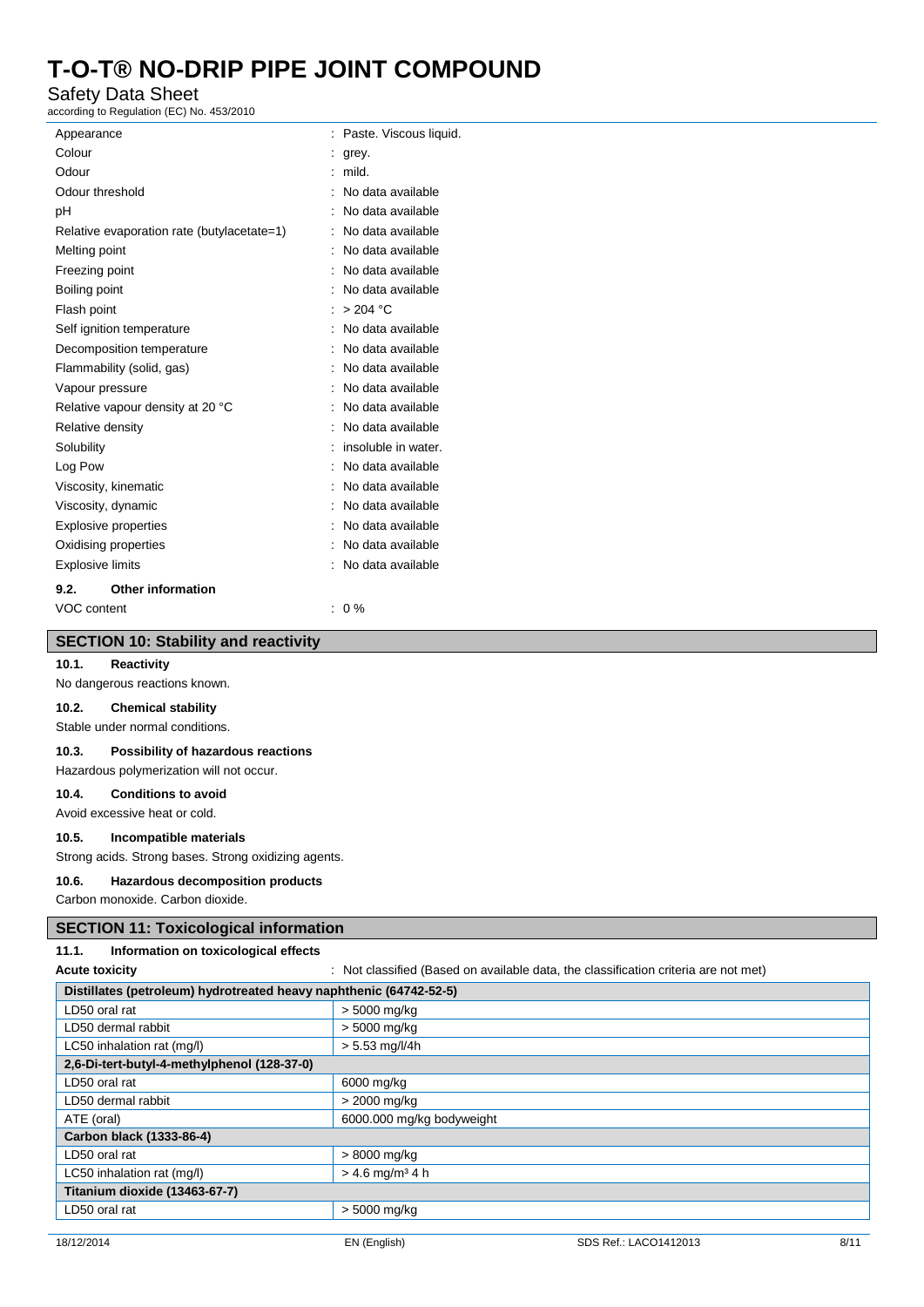### Safety Data Sheet

according to Regulation (EC) No. 453/2010

| LC50 inhalation rat (mg/l)                            | $> 6.82$ mg/l/4h                                                                                  |
|-------------------------------------------------------|---------------------------------------------------------------------------------------------------|
|                                                       |                                                                                                   |
| Aluminum oxide (1344-28-1)                            |                                                                                                   |
| LD50 oral rat                                         | > 15900 mg/kg                                                                                     |
| LC50 inhalation rat (mg/l)                            | 7.6 mg/l/4h                                                                                       |
| ATE (vapours)                                         | 7.600 mg/l/4h                                                                                     |
| ATE (dust, mist)                                      | 7.600 mg/l/4h                                                                                     |
| limestone (1317-65-3)                                 |                                                                                                   |
| LD50 oral rat                                         | 6450 mg/kg                                                                                        |
| ATE (oral)                                            | 6450.000 mg/kg bodyweight                                                                         |
| Skin corrosion/irritation                             | Not classified (Based on available data, the classification criteria are not met)                 |
| Serious eye damage/irritation                         | Not classified (Based on available data, the classification criteria are not met)                 |
| Respiratory or skin sensitisation                     | Not classified (Based on available data, the classification criteria are not met)                 |
| Germ cell mutagenicity                                | Not classified (Based on available data, the classification criteria are not met)                 |
| Carcinogenicity                                       | Not classified (Based on available data, the classification criteria are not met)                 |
| Titanium dioxide (13463-67-7)                         |                                                                                                   |
| NOAEL (chronic, oral, animal/male, 2 years)           | 5 mg/kg bodyweight rat                                                                            |
| <b>Reproductive toxicity</b>                          | Not classified (Based on available data, the classification criteria are not met)                 |
| Specific target organ toxicity (single<br>exposure)   | Not classified (Based on available data, the classification criteria are not met)                 |
| Specific target organ toxicity (repeated<br>exposure) | : Not classified (Based on available data, the classification criteria are not met)               |
| 2,6-Di-tert-butyl-4-methylphenol (128-37-0)           |                                                                                                   |
| NOAEL (oral, rat, 90 days)                            | 25 mg/kg bodyweight/day Digestive, live, urogenital, kidneys, glandular, thyroids, adrenal gland. |
| <b>Aspiration hazard</b>                              | Not classified (Based on available data, the classification criteria are not met)                 |

#### **SECTION 12: Ecological information**

### **12.1. Toxicity Distillates (petroleum) hydrotreated heavy naphthenic (64742-52-5)** LC50 fishes 1  $\vert$  > 100 mg/l EC50 Daphnia 1  $\vert$  > 10000 mg/l EC50 other aquatic organisms 1 > 100 mg/l **2,6-Di-tert-butyl-4-methylphenol (128-37-0)** LC50 fishes 1  $\vert$  0.199 EC50 Daphnia 1 0.48 mg/l EC50 other aquatic organisms 1 0.758 mg/l NOEC (acute) and the contract of the contract of the contract of the contract of the contract of the contract of the contract of the contract of the contract of the contract of the contract of the contract of the contract **Aluminum oxide (1344-28-1)** EC50 Daphnia 1 | > 1470 mg/l NOEC (acute)  $>$  50 mg/l **limestone (1317-65-3)** LC50 fishes 1  $\vert$  > 200 mg/l **12.2. Persistence and degradability Distillates (petroleum) hydrotreated heavy naphthenic (64742-52-5)** Persistence and degradability Not readily biodegradable. **2,6-Di-tert-butyl-4-methylphenol (128-37-0)** Persistence and degradability Not readily biodegradable. May cause long-term adverse effects in the environment **Carbon black (1333-86-4)** Persistence and degradability Not readily biodegradable. **limestone (1317-65-3)** Persistence and degradability **Not readily biodegradable. 12.3. Bioaccumulative potential 2,6-Di-tert-butyl-4-methylphenol (128-37-0)** Log Pow 3.2 Bioaccumulative potential This product is not bioaccumulating. **limestone (1317-65-3)** Bioaccumulative potential **Does not biaccumulate significantly 12.4. Mobility in soil**

**Distillates (petroleum) hydrotreated heavy naphthenic (64742-52-5)** Mobility in soil 22% partitions to soil.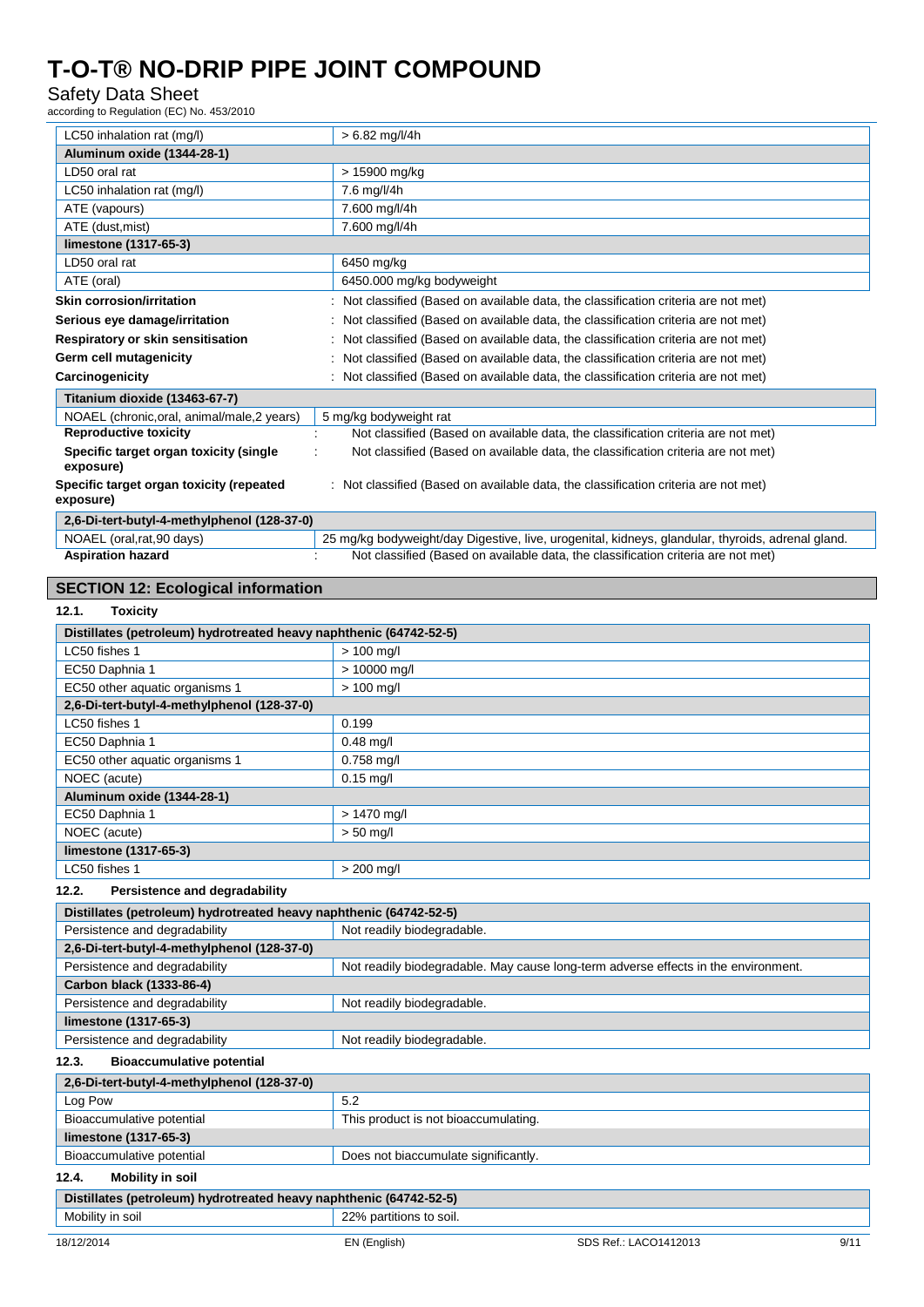### Safety Data Sheet

according to Regulation (EC) No. 453/2010

| 2,6-Di-tert-butyl-4-methylphenol (128-37-0)                                  |                                                                                                                                                             |  |
|------------------------------------------------------------------------------|-------------------------------------------------------------------------------------------------------------------------------------------------------------|--|
| Ecology - soil                                                               | Absorbs to soil particles and will not be mobile.                                                                                                           |  |
| 12.5.<br><b>Results of PBT and vPvB assessment</b>                           |                                                                                                                                                             |  |
| <b>T-O-T® NO-DRIP PIPE JOINT COMPOUND</b>                                    |                                                                                                                                                             |  |
| This substance/mixture does not meet the PBT criteria of REACH, annex XIII.  |                                                                                                                                                             |  |
| This substance/mixture does not meet the vPvB criteria of REACH, annex XIII. |                                                                                                                                                             |  |
| <b>Component</b>                                                             |                                                                                                                                                             |  |
| Distillates (petroleum) hydrotreated heavy<br>naphthenic (64742-52-5)        | This substance/mixture does not meet the PBT criteria of REACH, annex XIII.<br>This substance/mixture does not meet the vPvB criteria of REACH, annex XIII. |  |
|                                                                              |                                                                                                                                                             |  |

#### **12.6. Other adverse effects**

No additional information available

| <b>SECTION 13: Disposal considerations</b>                |                                                                                                                     |  |
|-----------------------------------------------------------|---------------------------------------------------------------------------------------------------------------------|--|
| Waste treatment methods<br>13.1.                          |                                                                                                                     |  |
| Waste disposal recommendations                            | : Dispose in a safe manner in accordance with local/national regulations.                                           |  |
| EURLW code                                                | For disposal within the EC, the appropriate code according to the European Waste Catalogue<br>(EWC) should be used. |  |
| <b>SECTION 14: Transport information</b>                  |                                                                                                                     |  |
| In accordance with ADR / RID / ADNR / IMDG / ICAO / IATA  |                                                                                                                     |  |
| UN number<br>14.1.                                        |                                                                                                                     |  |
| Not considered a dangerous good for transport regulations |                                                                                                                     |  |
| UN proper shipping name<br>14.2.                          |                                                                                                                     |  |
| Proper Shipping Name (ADR)                                |                                                                                                                     |  |
| Transport hazard class(es)<br>14.3.                       |                                                                                                                     |  |
| Not applicable                                            |                                                                                                                     |  |
|                                                           |                                                                                                                     |  |

#### **14.4. Packing group**

Not applicable

### **14.5. Environmental hazards**

Other information **intervalse in the contract of the Contract Studies** : No supplementary information available.

**14.6. Special precautions for user**

#### **14.6.1. Overland transport**

No additional information available

#### **14.6.2. Transport by sea**

No additional information available

#### **14.6.3. Inland waterway transport**

Carriage prohibited (ADN) : No

#### **14.7. Transport in bulk according to Annex II of MARPOL 73/78 and the IBC Code**

Not applicable

#### **SECTION 15: Regulatory information**

**15.1. Safety, health and environmental regulations/legislation specific for the substance or mixture**

#### **15.1.1. EU-Regulations**

Contains no substances with Annex XVII restrictions T-O-T® NO-DRIP PIPE JOINT COMPOUND is not on the REACH Candidate List Contains no REACH candidate substance Contains no REACH Annex XIV substances. VOC content  $\qquad \qquad : 0\%$ 

#### **15.1.2. National regulations**

All components are listed on the EEC inventory European Inventory of Existing Commercial Chemical Substances (EINECS). All ingredients are listed in the Toxic Substances Control Act (TSCA). All ingredients are listed on the Canadian Domestic Substances List (DSL) or Non-Domestic Substances List (NDSL).

#### **Germany**

Water hazard class (WGK)  $\cdot$  1 - slightly hazardous to water